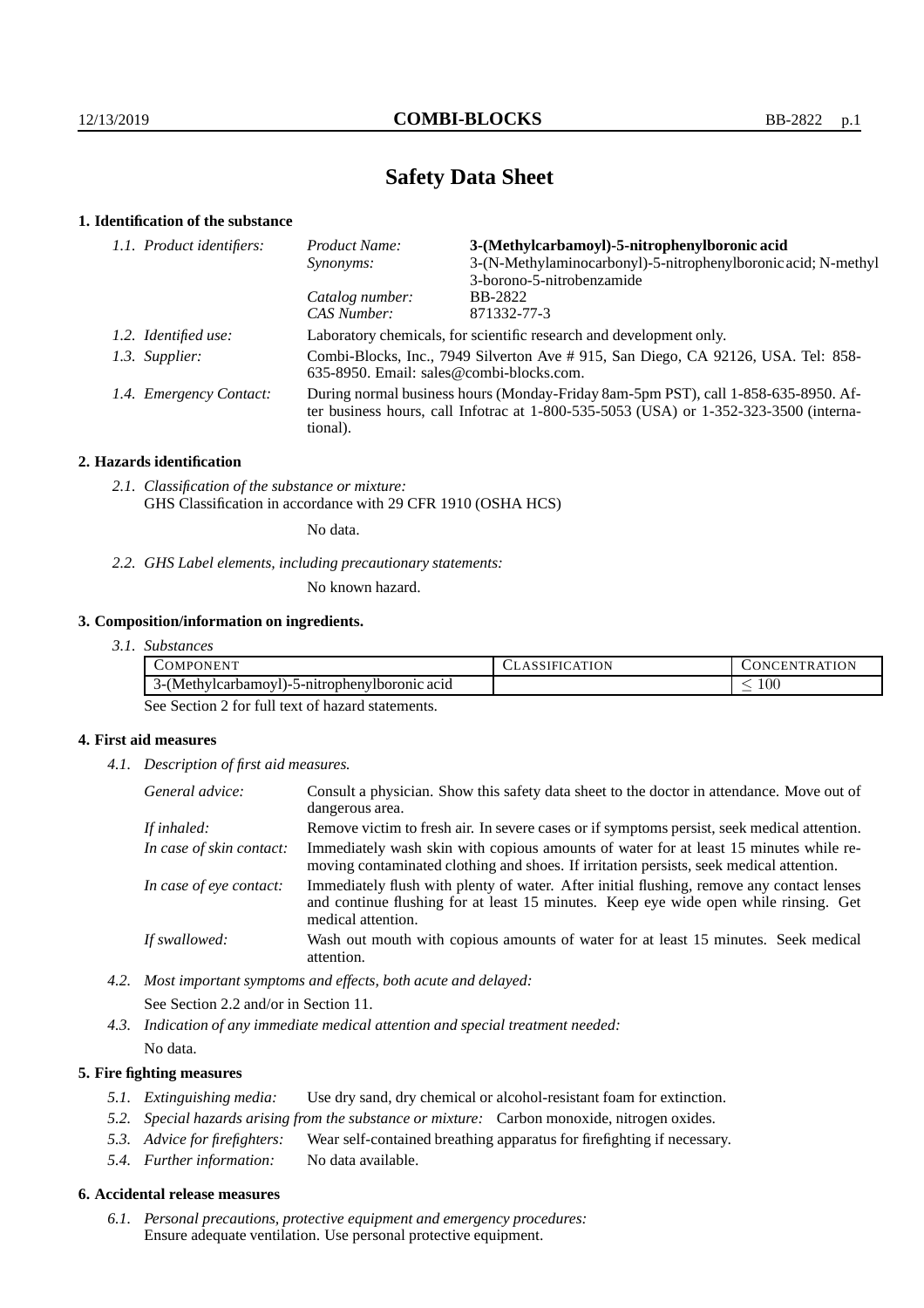| 6.2. Environmental precautions:                                                                                                                                                        |                                                                                                                                                                                                                                                                                                                        |  |
|----------------------------------------------------------------------------------------------------------------------------------------------------------------------------------------|------------------------------------------------------------------------------------------------------------------------------------------------------------------------------------------------------------------------------------------------------------------------------------------------------------------------|--|
| Should not be released into the environment. See Section 12 for additional ecological information.                                                                                     |                                                                                                                                                                                                                                                                                                                        |  |
| 6.3. Methods and materials for containment and cleaning up:                                                                                                                            |                                                                                                                                                                                                                                                                                                                        |  |
| Sweep up or vacuum up spillage and collect in suitable container for disposal.                                                                                                         |                                                                                                                                                                                                                                                                                                                        |  |
|                                                                                                                                                                                        |                                                                                                                                                                                                                                                                                                                        |  |
|                                                                                                                                                                                        | Refer to protective measures listed in Sections 8 and 13.                                                                                                                                                                                                                                                              |  |
| 7. Handling and storage                                                                                                                                                                |                                                                                                                                                                                                                                                                                                                        |  |
|                                                                                                                                                                                        | 7.1. Precautions for safe handling: Avoid contact with skin and eyes. Avoid inhalation of vapour or mist. Keep away<br>from sources of ignition - No smoking. Take measures to prevent the build up of electro-<br>static charge. For precautions see section 2.2.                                                     |  |
|                                                                                                                                                                                        | 7.2. Conditions for safe storage, including any incompatibilities: Keep container tightly closed in a dry and well-ventilated<br>place. Containers which are opened must be carefully resealed and kept upright to prevent<br>leakage.                                                                                 |  |
| 7.3. Specific end use(s):                                                                                                                                                              | Laboratory chemicals, for scientific research and development only.                                                                                                                                                                                                                                                    |  |
| 8. Exposure Controls / Personal protection                                                                                                                                             |                                                                                                                                                                                                                                                                                                                        |  |
|                                                                                                                                                                                        |                                                                                                                                                                                                                                                                                                                        |  |
|                                                                                                                                                                                        | Components with workplace control parameters: Contains no substances with occupational exposure limit values.                                                                                                                                                                                                          |  |
|                                                                                                                                                                                        |                                                                                                                                                                                                                                                                                                                        |  |
| Appropriate engineering controls: Ensure that eyewash stations and safety showers are close to the workstation<br>location. Ensure adequate ventilation, especially in confined areas. |                                                                                                                                                                                                                                                                                                                        |  |
| Personal protective equipment:                                                                                                                                                         |                                                                                                                                                                                                                                                                                                                        |  |
| Eye/face protection:                                                                                                                                                                   | Wear appropriate protective eyeglasses or chemical safety goggles as described by OSHA's<br>eye and face protection regulations in 29 CFR 1910.133 or European Standard EN166.                                                                                                                                         |  |
| Skin protection:                                                                                                                                                                       | Handle with gloves. Gloves must be inspected prior to use. Use proper glove removal<br>technique (without touching glove's outer surface) to avoid skin contact with this product.<br>Dispose of contaminated gloves after use in accordance with applicable laws and good<br>laboratory practices. Wash and dry hands |  |
| <b>Body Protection:</b>                                                                                                                                                                | Complete suit protecting against chemicals, Flame retardant antistatic protective clothing.,<br>The type of protective equipment must be selected according to the concentration and<br>amount of the dangerous substance at the specific workplace.                                                                   |  |
| Respiratory protection:                                                                                                                                                                |                                                                                                                                                                                                                                                                                                                        |  |
|                                                                                                                                                                                        | 6.4. Reference to other sections:<br>8.1. Control parameters:<br>8.2. Exposure controls:                                                                                                                                                                                                                               |  |

Control of environmental exposure: Prevent further leakage or spillage if safe to do so. Do not let product enter drains.

# **9. Physical and chemical properties**

*9.1. Information on basic physical and chemical properties*

| (a)                        | Appearance:                                   | No data  |
|----------------------------|-----------------------------------------------|----------|
| (b)                        | Odour:                                        | No data  |
| (c)                        | Odour Threshold:                              | No data  |
| (d)                        | pH:                                           | No data  |
| (e)                        | Melting point/freezing point:                 | No date. |
| (f)                        | Initial boiling point and boiling range:      | No data  |
| (g)                        | Flash point:                                  | No data  |
| (h)                        | Evaporatoin rate:                             | No data  |
| (i)                        | Flammability (solid, gas):                    | No data  |
| (j)                        | Upper/lower flammability or explosive limits: | No data  |
| $\rm(k)$                   | Vapour pressure:                              | No data  |
| $\left( \mathrm{l}\right)$ | Vapour density:                               | No data  |
| (m)                        | Relative density:                             | No data  |
| (n)                        | Water solubility:                             | No data  |
| $\rm (o)$                  | Partition coefficient: n-octanol/water:       | No data  |
| (p)                        | Auto-ignition:                                | No data  |
| (q)                        | Decomposition temperature:                    | No data  |
| (r)                        | Viscosity:                                    | No data  |
| (s)                        | Explosive properties:                         | No data  |
| (t)                        | Oxidizing properties:                         | No data  |